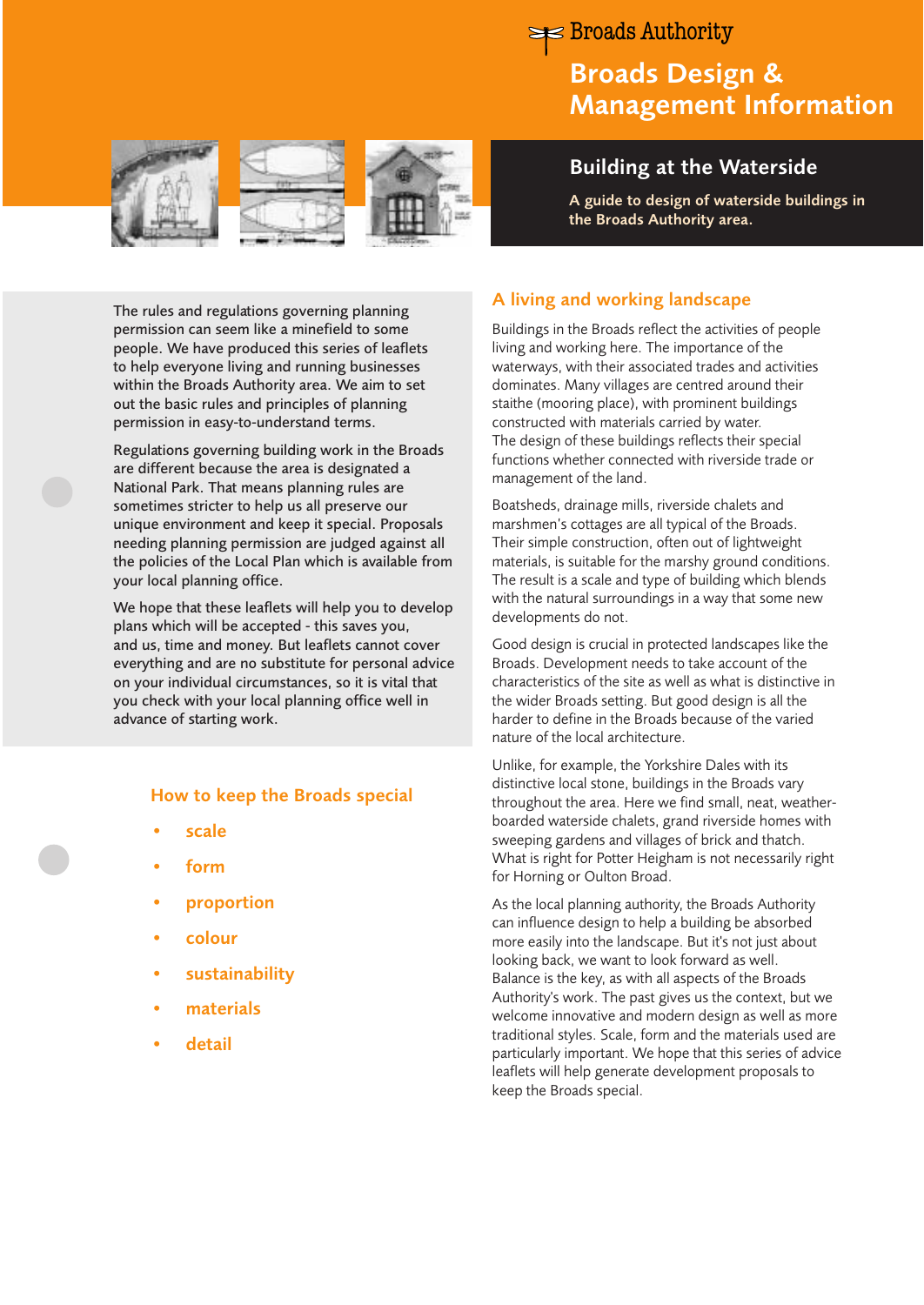# DESIGN FUNDAMENTALS

## Scale

 $\sim$  MWWW

-MARA

New buildings in the Broads are often criticised because they are out of scale with their surroundings. This can be caused by economic pressures outweighing the importance of good design, particularly on valuable riverside plots. There is also a desire for bigger and better accommodation both for homes and commercial premises. Another reason is that the raising of floor levels, to counteract flooding, can affect the scale of buildings.

#### Points to Remember

- Drawings should show how the new building fits in with its surroundings so the scale can be seen before building starts. For large developments a scale model or photomontages may also be needed.
- You may have to compromise on the size and level of accommodation in order to have a development appropriate to the site.
- Take into account that you may need to raise floor levels to counter the risk of Flooding **1** (see the Broads Authority's Supplementary Planning Guidance on Development and Flood Risks). Bear in mind regulations will need to be taken into account regarding wheelchair access.

**1** 

THUIL

**7** 

## Form

The general form of waterside buildings relates directly to their function. Often they have a basic style with little ornamentation, fussiness or striving for effect. Instead they rely on the use of simple framed structures, good proportions, a roof surface usually dominant over the walls, and traditional materials that are sympathetic to their surroundings.

The form of buildings in the Broads varies according to the overall character of the area. So while a spacious house on a large plot may fit well in villages like Horning or Wroxham, at Brundall and Martham cabin-like buildings are more appropriate. This needs to be taken into account when planning any building.

#### Points to Remember

**8 7** 

- Look around at the older buildings nearby to see how they were designed and built.
- Simplicity of structure, good proportions, symmetry and appropriate scale are more important than passing fashion trends.
- Layout of the floor plan also affects the form of the building - a narrow rectangular-shaped plan with a steep roof pitch will always produce a gable end of classic proportions, whilst a wider building would result in a lower pitch on the roof, and a less satisfactory gable shape. **2**

**5** 

**2** 

**3**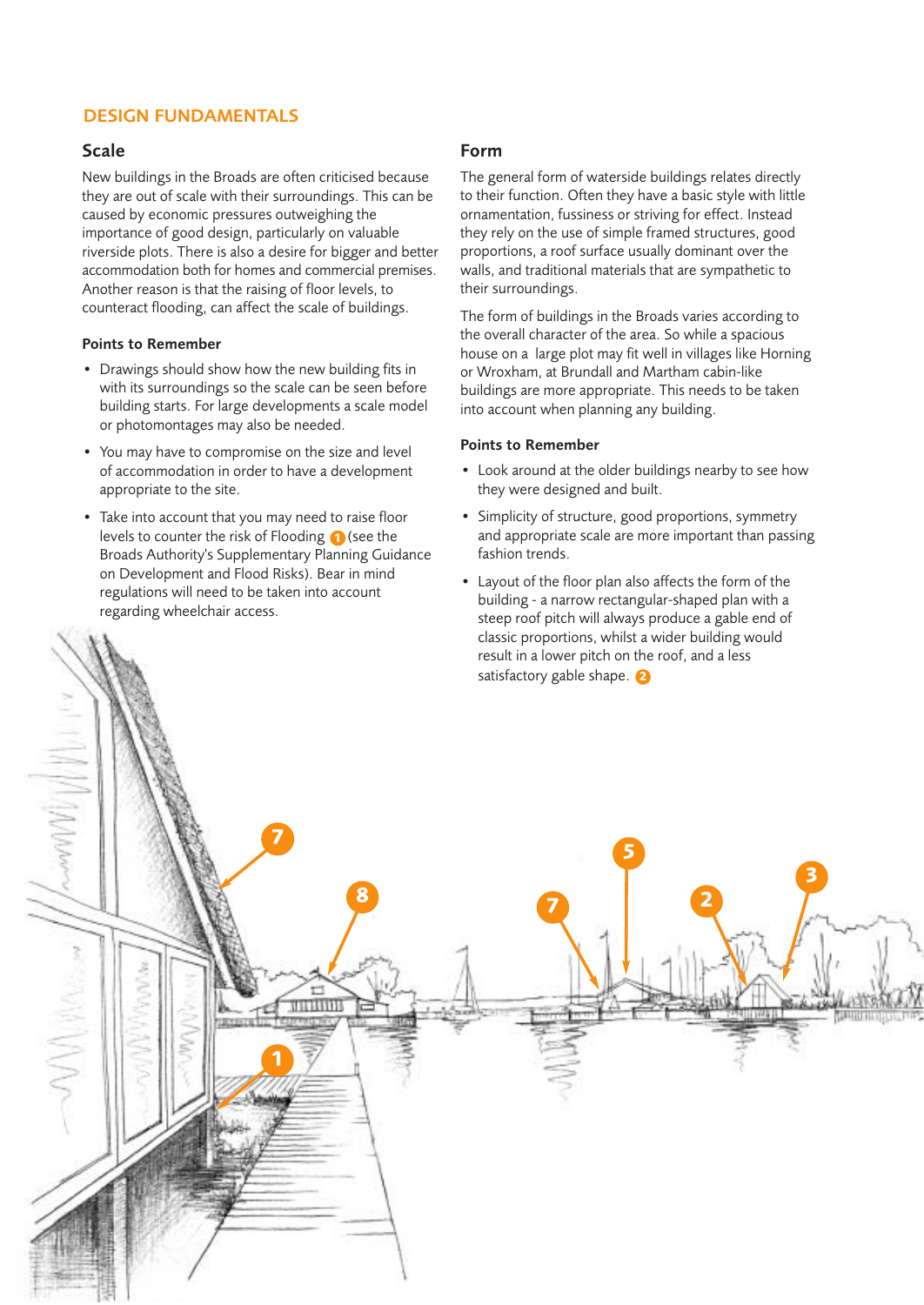# Proportion

On waterside buildings the relationship between walls and roof is visually important. This goes back to the time when thatched roofs were common and required a steep pitch and large overhanging eaves in order to keep the water away from the building. This produced roofs that dominated walls, but they were also in harmony with their surroundings. It is still true today that roofs, not only those made of thatch, tend to merge more easily into the landscape when designed in a similar way.

The proportional relationships of walls to windows and doors is also important. Don't get so wrapped up in the internal layout of the building that you forget how it will look from the outside. Generally windows, particularly picture windows and patio doors, should be kept as small as possible while still meeting Building Regulations.

#### Points to Remember

- It is generally better for roofs to be proportionately larger than walls, as roofs tend to merge more easily into the landscape. **3**
- Individual windows have better proportions when they are narrow, rather than wide. Even if windows have a horizontal shape, they should be divided into narrow, vertical panes. 4
- Where sizes and shapes of windows and doors are different to others for practical reasons, make sure they relate in height or overall proportions. **5**

## Colour

In most areas of the Broads, the colour of undecorated local materials like brick, pantile and thatch forms the basis of building colour. This has been supplemented by the colour of protective treatments like grey galvanising and red lead on steel and black pitch coatings on timber. These are now so widespread that they have become part of the local distinctive style. With increased development and a much greater choice of colours, the subjective use of colour has become an issue. Bright or discordant colours can damage a setting, so we all need to be aware of the effect of colours on the landscape.

#### Points to Remember

- To blend a building into a landscape, or to reduce the visual impact of a building, choose the muted greens and browns of the landscape, together with the neutral colours of grey and black.
- Where merging with the landscape is difficult such as when a building stands out against the sky dark, recessive colours give some camouflage.
- Contrasts between building and sky can sometimes be more appropriate, especially in an otherwise monotonous landscape.
- Brighter colours can be used in more built up areas to create variety.

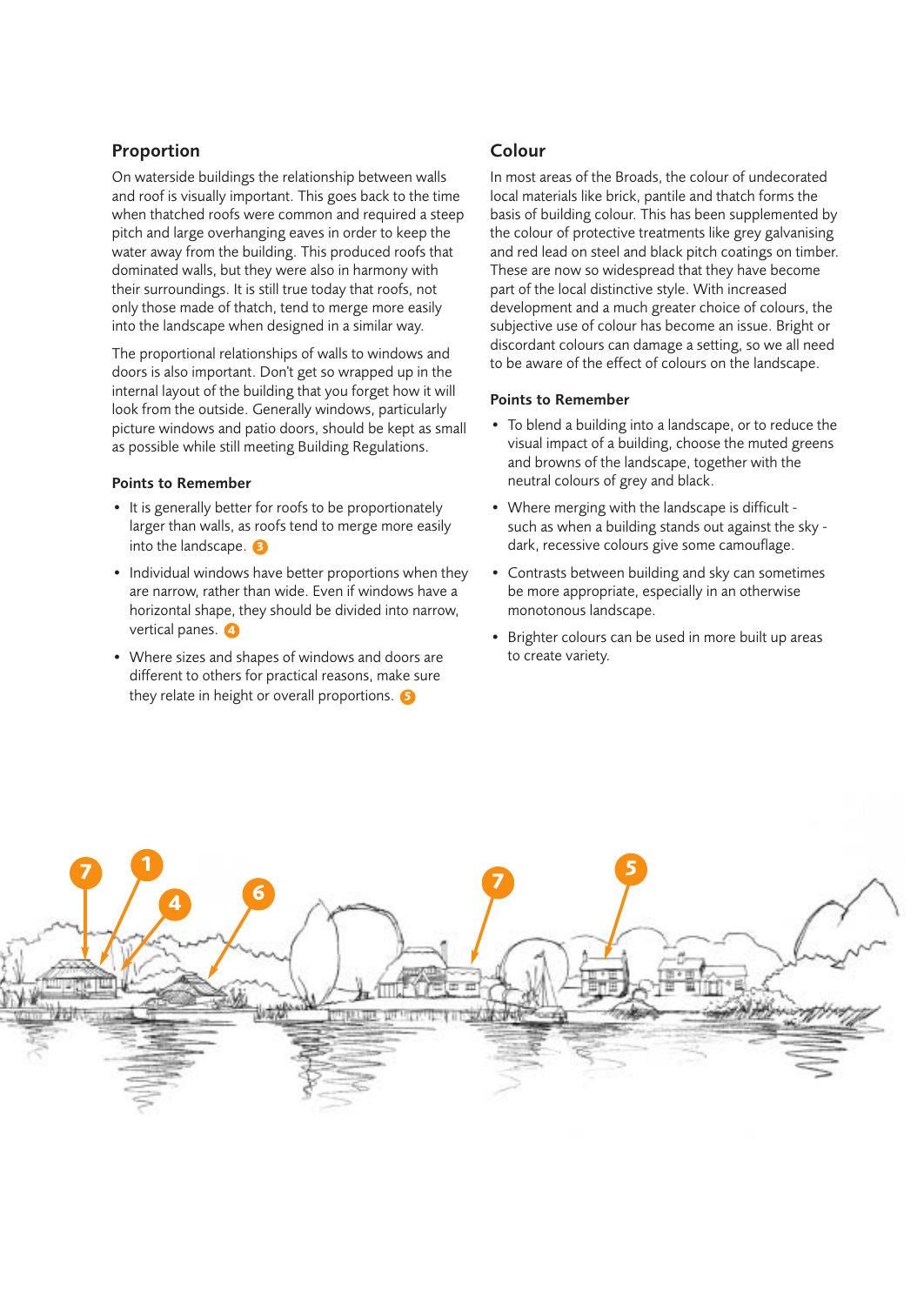## Sustainability

As well as encouraging local distinctiveness and contemporary design, new buildings in the Broads should try to incorporate sustainable practices into their designs, their methods of construction, and their current and future uses. Sustainable and innovative design can reflect the continuing vitality and environmental importance of the Broads. Applications for Planning Permission will be assessed for their overall contribution to the environment, as well as their local functional and visual impact.

Although legislation exists on technical aspects of the design of buildings, increasingly the Broads Authority will also be looking for sustainable features that demonstrate:

- The efficient use of energy for heating, water and lighting systems.
- Energy strategies which include the building's relationship with microclimate, use of renewable energy sources, effective use of daylighting, and thermal performance of the fabric.
- Rainwater collection systems, and other water economy measures.
- Use of materials that can be recycled, or easily disposed.
- Avoiding materials that are bad for your health.
- Minimal use of materials from non-renewable sources, and designs that reduce demand on all natural resources.
- Consideration of possible alternative uses for buildings and ultimately their ease of disposal when redundant.

# **Materials**

Because riverside buildings are often built on marshy sites, they have traditionally been built of light-weight materials and it is these materials that we encourage today to harmonise with the local character.

These lightweight framed structures, as well as being traditional and distinctive to the Broads, can readily utilise new technology and innovative materials to produce contemporary buildings that look to the future.

It's worth remembering that the materials used also influence the form of a building (see the section on 'Form' for more guidance) for example, the steep pitch required on a thatched cottage will determine its profile.

### Points to Remember

- Timber frame is the most appropriate type of construction for smaller buildings in waterside areas, and steel structural frames for larger buildings. **6**
- Wall claddings tend to be of timber boards, metal or fibre-cement based sheets.
- Roofs tend to be thatched or corrugated metal. **2** Slates made of composite material in grey, black or red were introduced early in the last century and remain a good alternative.
- Materials such as PVCu windows and doors and steel imitation pantiles are generally regarded as inappropriate.
- Although the range of materials can seem small, there are lots of varieties within the range - for example, wide, rough-sawn feather-edge boards have a rustic appearance, while narrow-planed ship-lap boards are more suitable for domestic environments.
- While the small range of materials allows a definite consistency of style, it does not restrict building designs, which can be varied in form, detail and colour.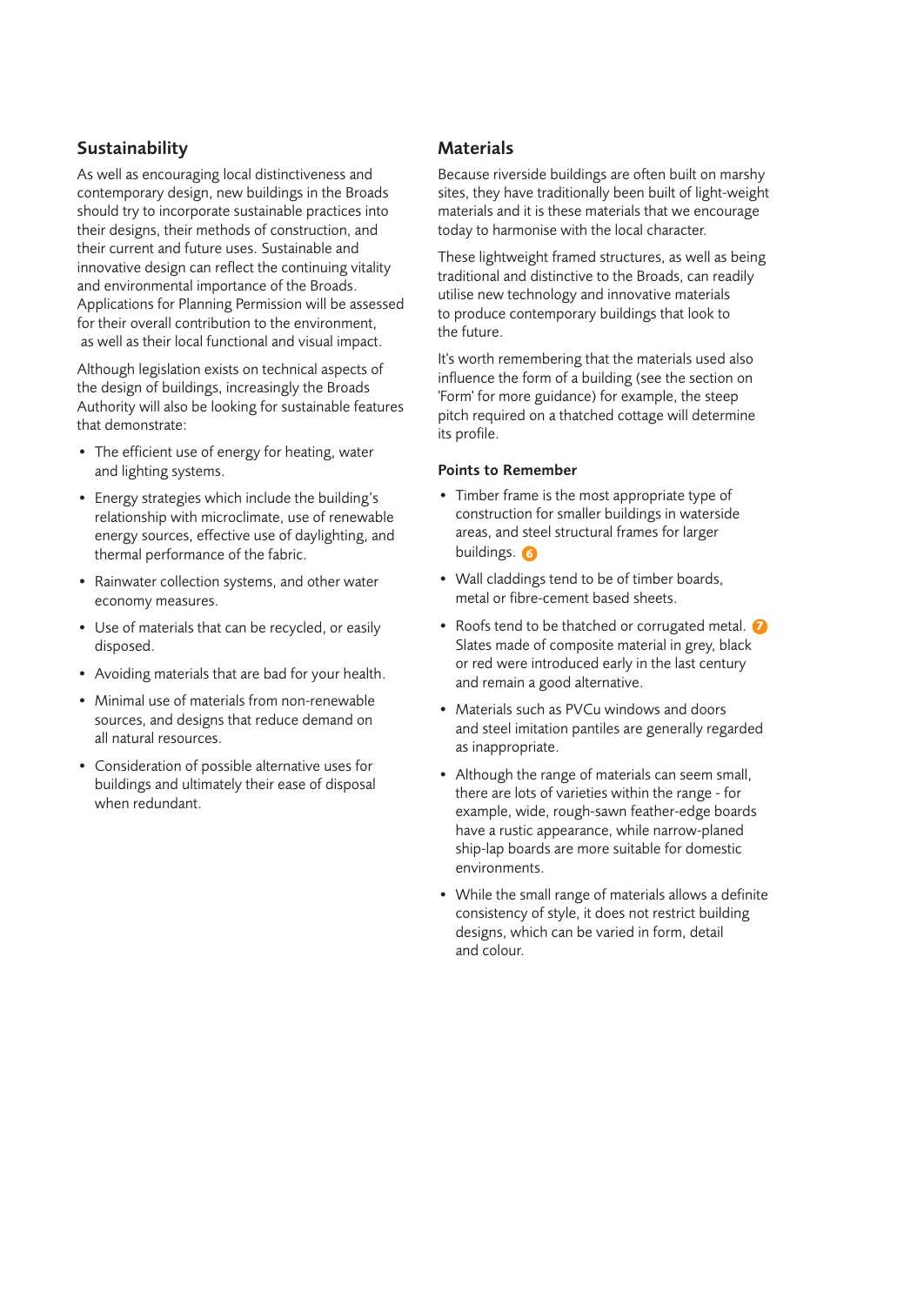# Detail

Details on a building have a considerable effect on its overall appearance. The amount of roof overhang at eaves and gables, the treatment of fascias and barge-boards, and the material and shape of gutters and rainwater pipes all need careful consideration to achieve a harmonious building.

The unfussy use of traditional materials is the key to good detailing. There is no need to make a building more complicated than necessary if it has simple detailing using good quality materials.



## Points to Remember

- Doors and windows should be made of consistent materials which age and weather at the same rate as the rest of the building - PVCu is normally not appropriate.
- Homes tend to have small side-hung windows with the emphasis on vertical panes of glass.
- Large patio doors with side lights will spoil the look of your traditional dwelling.
- Commercial premises, especially boatsheds have long bands of windows along the building separating the roof from the walls. **8**
- Look at the finish, treatment and detailing of wall cladding, choosing a more rustic style for rural settings and a more sophisticated style in built-up areas.
- Steel or aluminium cladding on commercial buildings should be selected according to the scale of the building - deep profiles give texture to larger industrial sheds, while shallow profiles give enough texture and character to smaller buildings, without looking too heavy. Curved profiles are encouraged.



sawn featheredge  $\mathbb{R}^n$   $\cdots$  planed shiplap used on boat-houses, boatsheds and  $\mathbb{R}^n$  and used on non-residential domestic buildings **buildings** buildings





Many off the peg windows are poorly proportioned and unbalanced for use in the Broads waterside



are available proportioned windows





Doors like this look over-fussy or poorly proportioned when used on the Broads waterside



Designs which are simple and have a link to local tradition